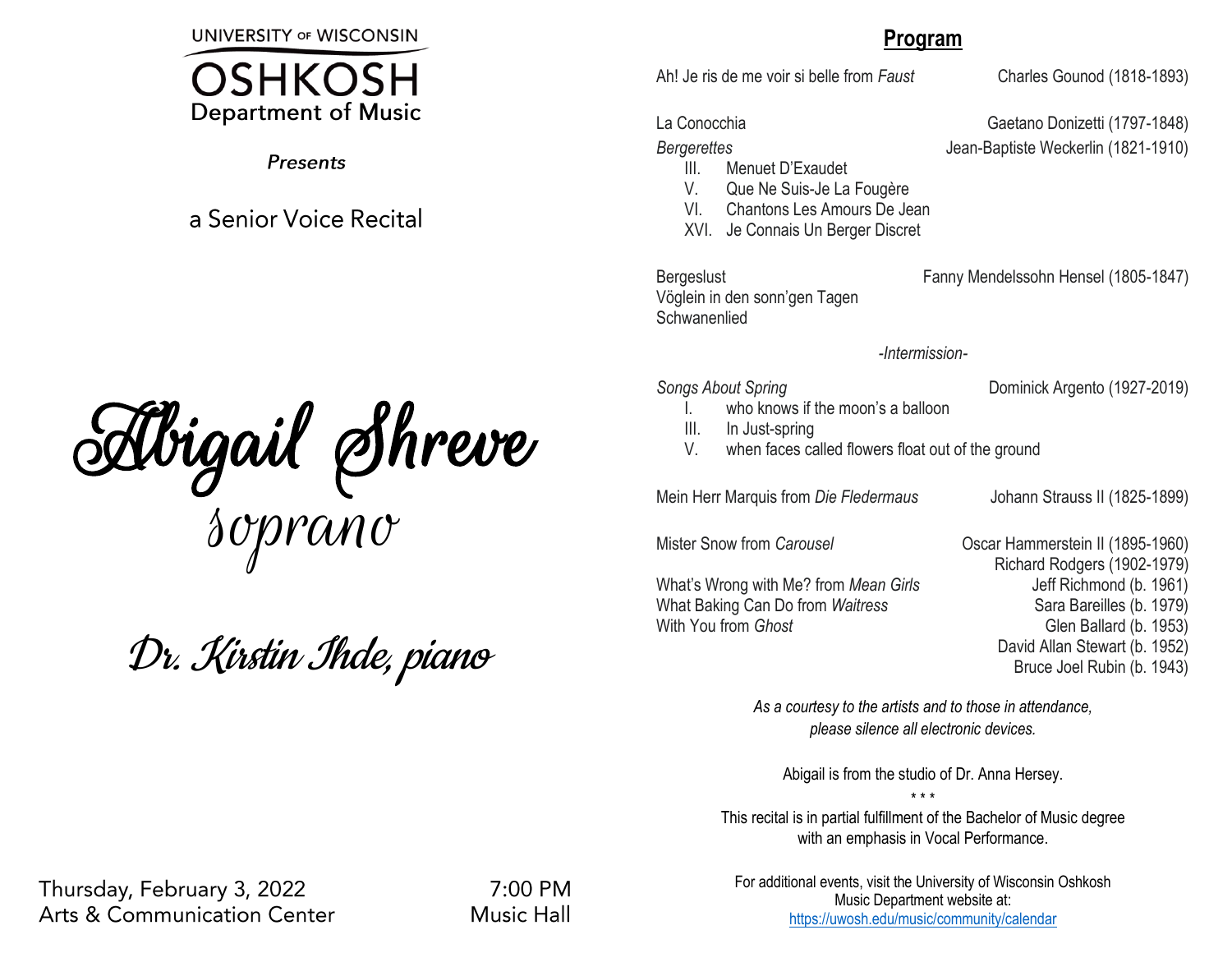# **Notes and Translations**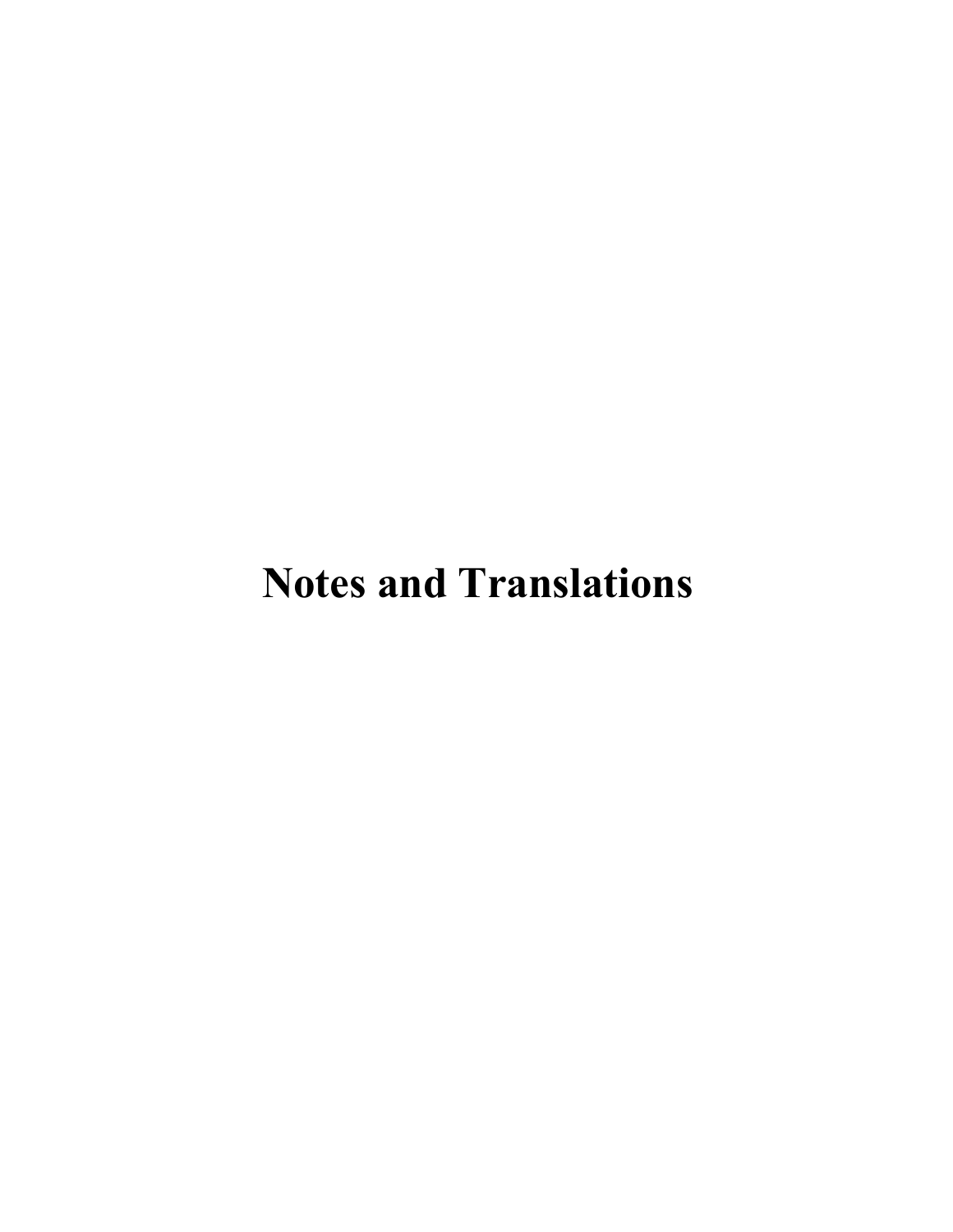# **"Ah! je ris de me voir si belle" from** *Faust*  **Charles Gounod (1818–1893)**

Charles Francois Gounod was a French composer accredited for his stage works, most notably *Faust* and compositions for the church. Gounod was born in Paris in 1818, and after his father passed away when he was 5 years old, he grew up with his mother and two brothers. At the age of eighteen after begging to pursue music, he was admitted to the Conservatory and became a pupil of Halevy. He composed many forms of composition such as symphonies but focused on the popular French style at this time of theatrical work. Through many successes and failures, at the age of 41 he composed his biggest success: *Faust.* Other notable works include *Romeo and Juliette* and *Requiem.* Gounod died of an infection in the brain in 1893.

*Faust* originates from the Goethe's poetic two-part legend of "Fausts" from Germany. These "Fausts" centered on spiritual transformation and were to be sent to interrogate the pain on the earth. Gounod's *Faust* is inspired by Goethe's works, which focuses on a philosophers struggle to find purpose in life. This philosopher, Faust, ends up selling his soul to the devil or "Mephistopheles" to become young and to be with a woman named Marguerite. After playing hard to get, during her aria "Ah! Je ris de me voir se belle" the devil leaves a box of jewels for her, causing her to start to fall for Faust. Marguerite and Faust end up conceiving a child, but as Marguerite starts to worry and pray due to the demonic presence, ends up dying at the hands of the devil.

## **"Ah! je ris de me voir" (Ah, I laugh to see myself)**

*Ah! je ris de me voir si belle en ce miroir, Ah! je ris de me voir si belle en ce miroir, Est-ce toi, Marguerite, est-ce toi? Réponds-moi, réponds-moi, Réponds, réponds, réponds vite! Non! Non! ce nest plus toi! Non...non, ce nest plus ton visage; C'est la fille d'un roi; Ce n'est plus toi, C'est la fille d'un roi Qu'on salut au passage! Ah, s'il était ici! S'il me voyait ainsi! Comme une demoiselle Il me trouverait belle, Ah!* 

Ah, I laugh to see myself so beautiful in this mirror, Ah, I laugh to see myself so beautiful in this mirror, Is it you, Marguerite, it is you? Answer me, answer me, Respond, respond, respond quickly! No, no! it is no longer you! No...no, it is no longer your face; It is the daughter of a king, It is no longer you, etc. It is the daughter of a king, Whom one bows to as she passes! Ah, if only he were here! If he would see me like this Like a lady He would find me so beautiful, Ah!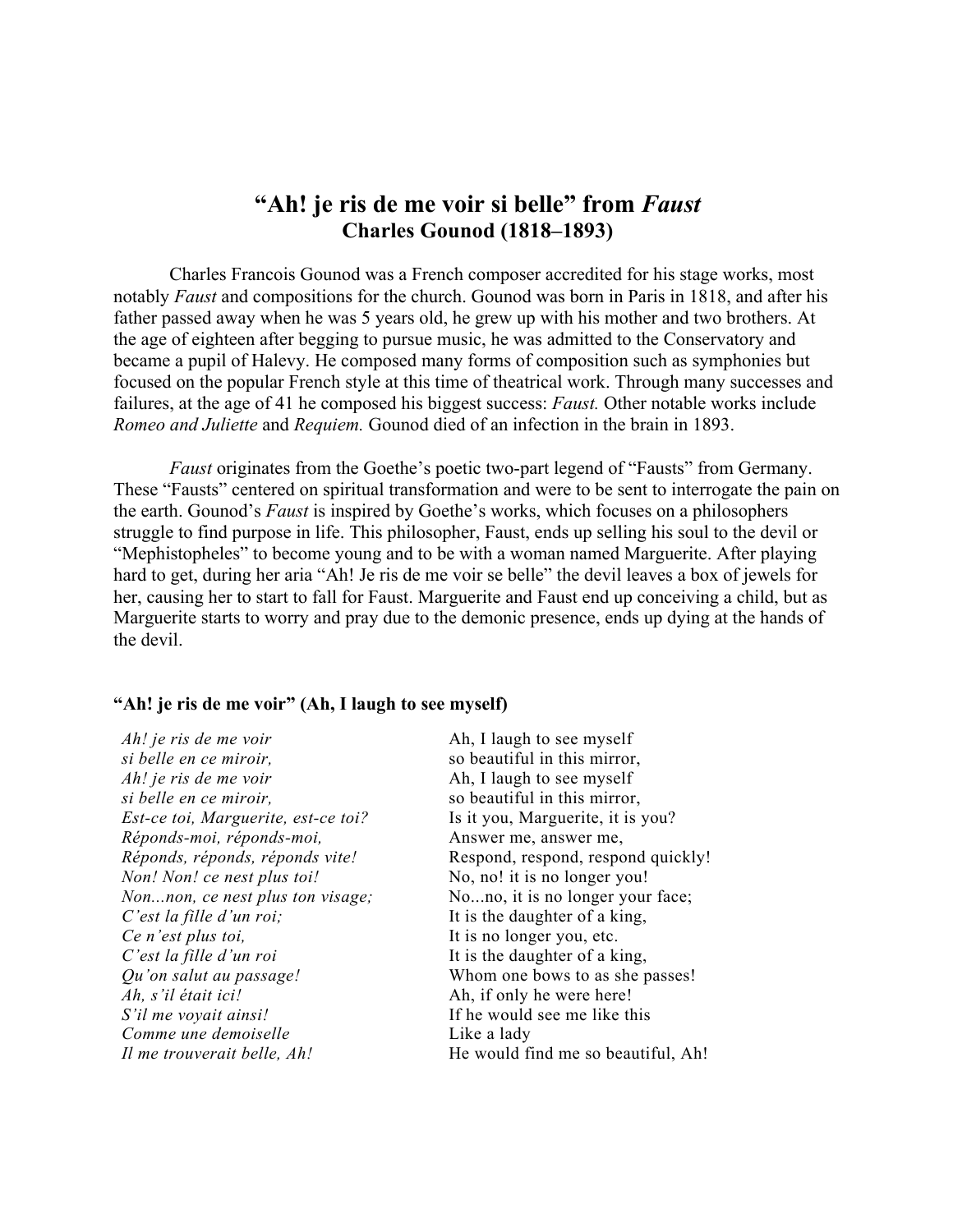*Achevons la métamorphose, Il me tarde encor d'essayer Le bracelet et le collier! Dieu! cest comme une main, Qui sur mon bras se pose! ah! ah!* 

*.*

Let us complete the metamorphosis, I am late yet in trying on The bracelet and the necklace! God! it is like a hand Which is placed on my arm! Ah, ah! ~Translation by Marc Verzatt

## **La Connochia Gaetano Donizetti (1797–1848)**

Gaetano Donizetti was an Italian composer born in 1797. He was most famous for his operas in Italian and French, but also wrote sets that included ariettas and songs, similar to the one "La Conocchia" is from. He began his study in music with Giovanni Simone Mayr, and shortly after was admitted to the music school in Bologna. He was a natural in composing theatrical works, and is most noted for his operas *La Fille Du Regiment, La Favorite,* and *Don Pasquale*. In his personal life, he married a woman named Virginia Vasseli, and lived in Bergamo, Naples, and Paris. Later in his life he was appointed the official composer to the Emperor Ferdinand I. He unfortunately fell very ill in his later years, and was admitted to an asylum due to being deemed insane.

"La Conocchia" is the fifth song in *Nuits d'été à Pausilippe*. "La Conocchia" is an Italian arietta that directly translates to "the drop spindle." The text tells a story of a girl who is thinking of the one she loves, and often drops a thread from her window in hopes to get his attention. The simplistic rhythm in the piano line helps the vocal line and storytelling text shine throughout. The melody starts very simply with steps in the key, but transitions into a two-bar theme of repeated fifths that leap up an octave and sustains. This melody shapes the importance of the text as this girl is now longing for her love, and is described as having a fire within her.

### **"La Connochia" (The Drop Spindle)**

*Quann'a lo bello mio voglio parlare, ca spisso me ne vene lu golio, a la fenesta me mett'a filare, quann'a lo bello mio voglio parlare*

*Quann'isso passa po' rompo lo filo, e co'una grazia me mett'a priare bello, peccarita, proite milo, isso lu piglia, ed io lo sto a guardare, e accossi me ne vao'mpilo mpilo*

*Ah jeme!*

When I want to speak to the one I love, because often I want to do that, I sit down spinning at my window when I want to speak to the one I love

When he passes by I break the thread a bit and with grace begins to ask handsome one, please get it back to me he bends down and I stand watching him and so is lit in me a fire (which will burn)

#### Forever!

~Translation by **©** 2007 Camilla Bugge, Reprinted with permission from the LiederNet Archive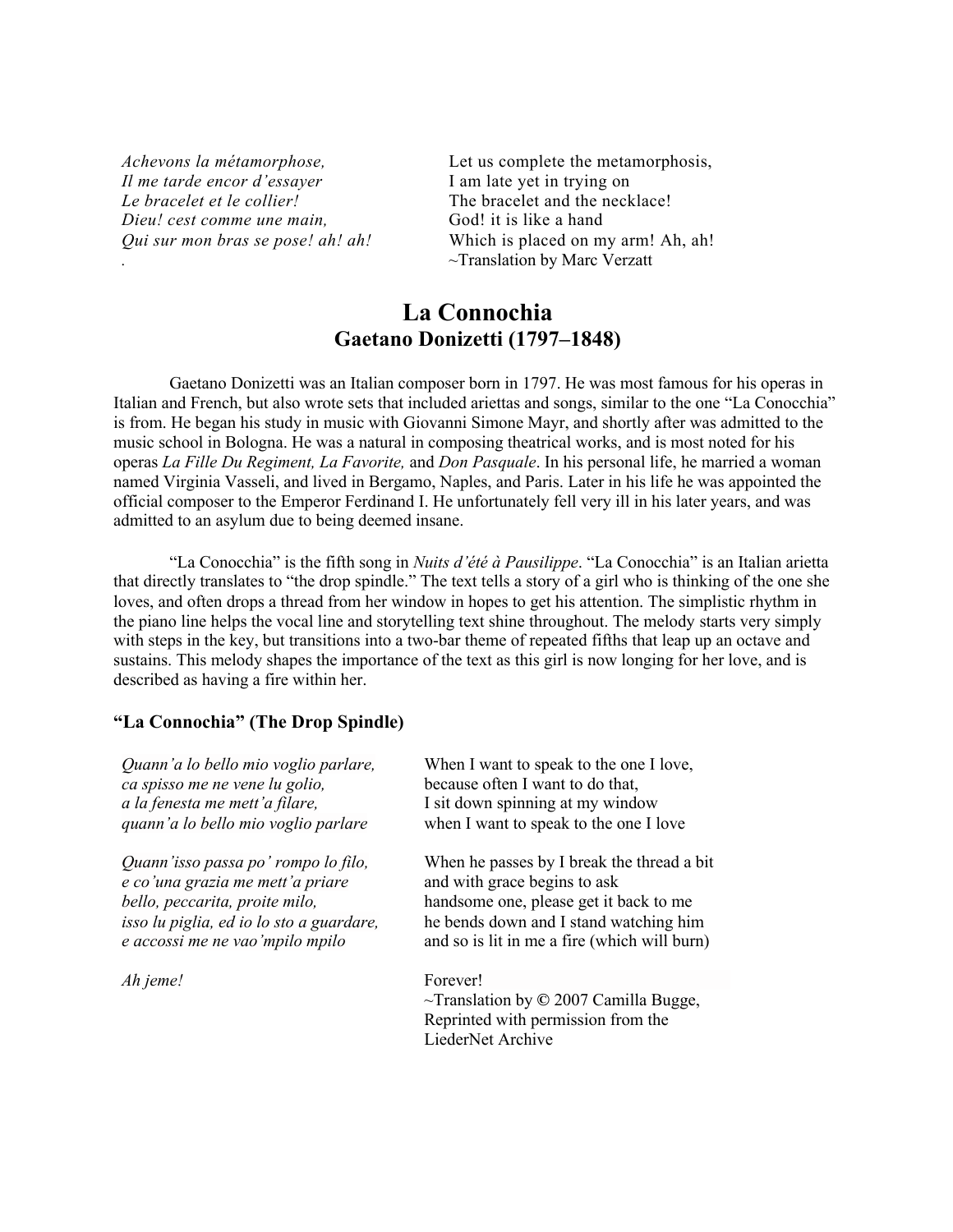## **Selections from** *Bergerettes* **Jean-Baptiste Weckerlin (1821-1910)**

Jean-Baptiste Weckerlin was a lesser-known French composer who is credited for his folksongs and comic operas. In addition, he also has composed many choral and orchestra pieces, songs, symphonic works, and chamber music. Despite his large list of compositions, many of them were never printed and didn't get much attention. Although his father's wish was for him to pursue a career in chemistry, he decided to follow his dream and fled to Paris to study music. There, he got into a conservatory and studied harmony and composition. After graduating, he took a job teaching choir at Société Ste Cécile. Following this he was appointed as librarian at the Société des Compositeurs de Musique.

Bergerettes is a twenty-song cycle which is subtitled "romances et chansons du XVIIIe siècle," meaning that each song is based around a text about romance. The four songs being sung are "Menuet D'Exaudet"*,* the third song in the set, "Que Ne Suis- Je La Fougère", the fifth song in the set, "Chantons Les Amours De Jean"*,* the sixth song in the set, and "Je connais un berger discret", the sixteenth song in the set. Each song is set for voice and piano and is in strophic form with three verses.

#### **"Menuet D'Exaudet" (Exaudet's minuet)**

*Cet étang, qui s'étend dans la plaine, Répète, au sein de ses eaux, Les verdoyants ormeaux Où le pampre s'enchaîne. Un ciel pur, un azur sans nuages, Vivement s'y réfléchit, Le tableau s'enrichit d'images.*

*Mais tandis que l'on admire Cette onde où le ciel se mire, Un zéphyr vient ternir sa surface: D'un souffle il confond les traits, L'éclat de tant d'objets s'efface.*

This pond, which extends in the plain, Repeat, within its waters, The green abalone Where the pampre is chained. A pure sky, an azure without clouds, Briskly get the reflection, The table is enriched with images.

But while we admire This wave where the sky sets, A zephyr comes to tarnish the surface: With a breath he confuses the traits, Brilliance of so many objects disappears. ~Translation by Abigail Shreve & Andrzej Dziedzic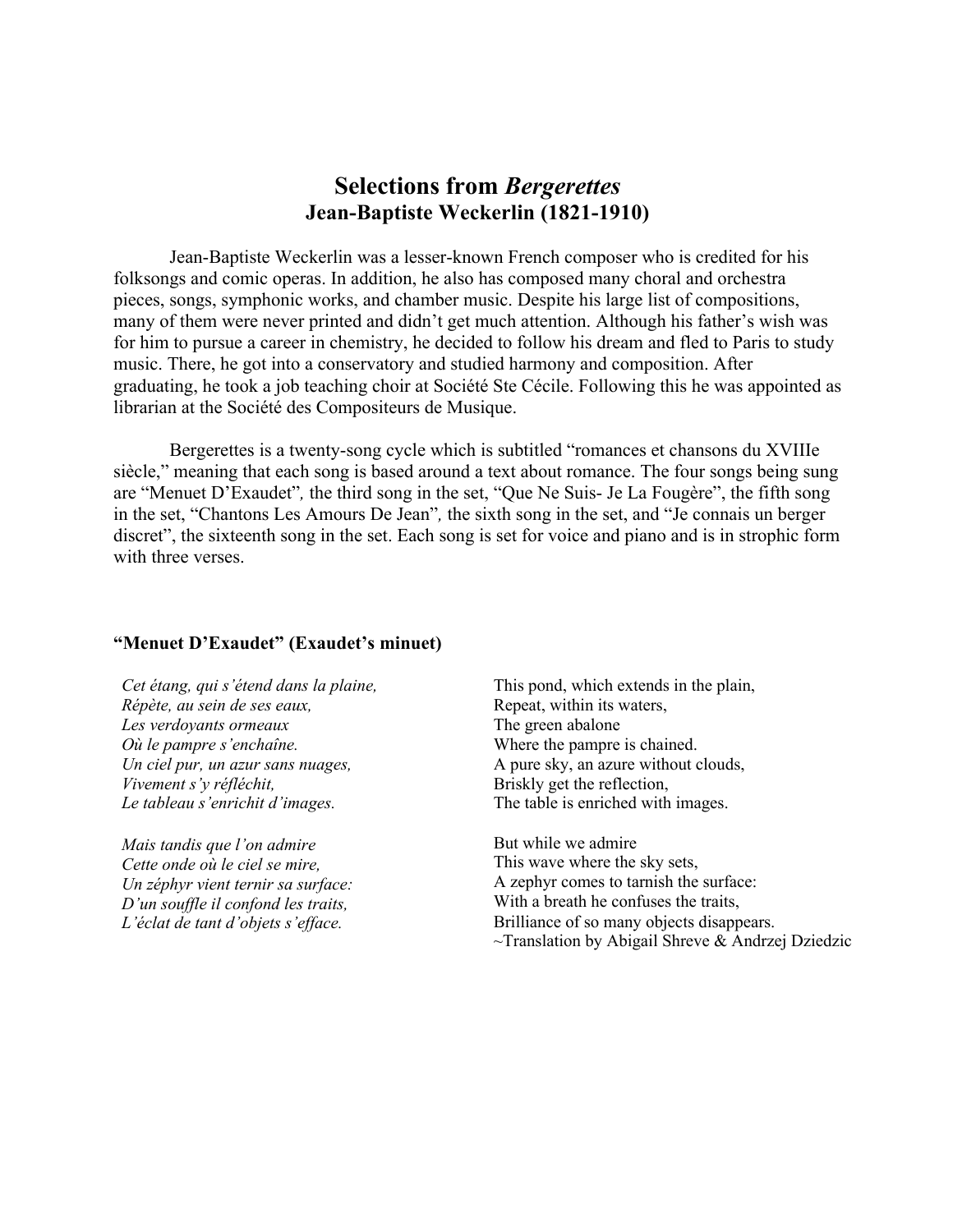#### **"Que ne suis-je la fougère" (What am I the fern)**

*Que ne suis-je la fougère Où sur la fin d'un beau jour, Se repose ma bergère Sous la garde de l'amour! Que ne suis-je le zéphire Qui rafraîchit ses appas, L'air que sa bouche respire, La fleur qui naît sous ses pas.*

*Que ne suis-je l'onde pure Qui la reçoit en son sein! Que ne suis-je la parure Qui la couvre après le bain! Que ne suis-je cette glace Où son miroir reflété Offre à nos yeux une grâce Qui sourit à la beauté.*

*Que ne puis-je par un songe Tenir son cœur enchanté! Que ne puis-je du mensonge Passer à la vérité! Les dieux qui m'ont donné l'être M'ont fait trop ambitieux. Car enfin je voudrais être Tout ce qui plaît à ses yeux*.

What am I the fern Where at the end of a beautiful day, Rests my shepherdess Under custody of love! What am I the zephire Which refreshes his charms, The air that its mouth breathes, The flower that is born under its footsteps.

What am I the pure wave Who receives it in her breast! What am I not the ornament What covers it after bathing! What am I this ice Where his mirror reflects Offer to our eyes a grace Who smiles at beauty.

That by a dream I cannot hold his delighted heart! That from a lie I cannot Go to the truth! The gods which have given me being Have made me ambitious. For at last I would like to be All that pleases his eyes. ~Translation by Abigail Shreve & Andrzej Dziedzic

#### **"Chantons Les Amours De Jean" (Sing out of love for John)**

*Chantons Les Amours De Jeanne, Chantons Les amours de Jean. Rien n'est si charmant que Jeanne, Rien plus aimable que Jean.*

*Jean aime Jeanne, Jeanne aime Jean, Jean aime Jeanne, Jeanne aime joli Jean.*

*Dans une simple cabane, Comme en un palais tont d'or brillant, Jean reçoit l'amour de Jeanne, Et Jeanne celui de Jean.*

Sing out of love for Jeanne, Sing out of love for John. Nothing is as charming as Jeanne, Nothing more amiable than John.

John loves Jeanne, Jeanne loves Jean, John loves Jeanne, Jeanne loves cute John.

In one simple hut, Like in one palace shining golden bright, John receives love from Jeanne, And Jeanne that of John.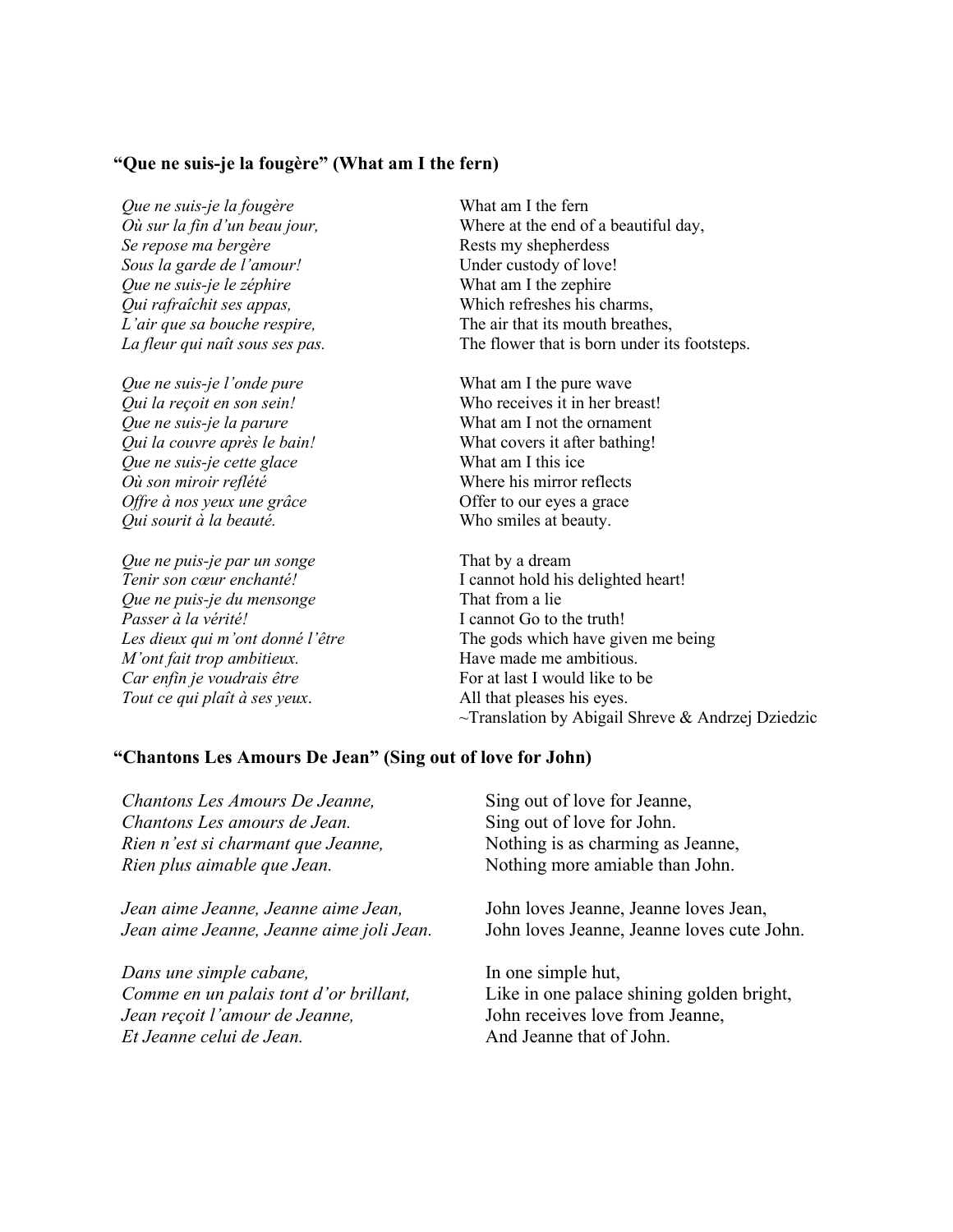*Jean aime Jeanne, Jeanne aime Jean, Jean aime Jeanne, Jeanne aime joli Jean.*

*Si l'amour de Jeanne est grande, Non moins grande est l'amitié de Jean: Ce que l'un des deux demande, L'autre aussitôt y consent:*

*Jean aime Jeanne, Jeanne aime Jean, Jean aime Jeanne, Jeanne aime joli Jean.* John loves Jeanne, Jeanne loves Jean, John loves Jeanne, Jeanne loves cute John.

If love from Jeanne is great, No less great is the friendship of John: What one of both requests, the other Soon consents:

John loves Jeanne, Jeanne loves Jean, John loves Jeanne, Jeanne loves cute John.  $\sim$ Translation by Abigail Shreve & Andrzej Dziedzic

#### **"Je connais un berger discret" (I know a discreet shepard)**

*Je connais un berger discret, Qui se plaint et soupire; C'est vous qu'il adore en secret, Sans oser vous le dire.*

*Pour bien peindre ses sentiments Et ses vives alarmes, Il faudrait autant de talents Que vous avez de charmes.*

*Des maux que l'amour fait souffrir En lui tout est l'image. Vous voir, vous aimer, le sentir, D'un instant fut l'ouvrage.*

*Lisette, ces timides voeux Pourraient-ils vous déplaire? Jamais l'encens qu'on offre aux dieux N'excita leur colère.*

*Lisette, ignorez-vous l'amour, Quand vous le faites naître? Le dieu n'est pas jusqu'à ce jour Sans s'être fait connaître.*

*Il vous ressemble, il est charmant, Il est fait pour vous plaire. N'abandonnez pas un enfant Dont vous êtes la mère.*

I know a discreet shepherd, Who complains and sighs; It is you that he loves in secret, Without daring to tell you.

He paints his feelings for good And its bright alarms, He would need as much talent As you have charms.

Evils than love makes you suffer All in him is the image. See you, love you, feel it, From an instant was the work.

Lisette, these shy wishes Could they displease you? Never incense that we offer to the gods Excited their anger.

Lisette, do you ignore your love, When you create it? The god is not until today Without making himself known.

He resembles you, he is charming, He is made to please you. Don't give up on the child Of which you are the mother. ~Translation by Abigail Shreve & Andrzej Dziedzic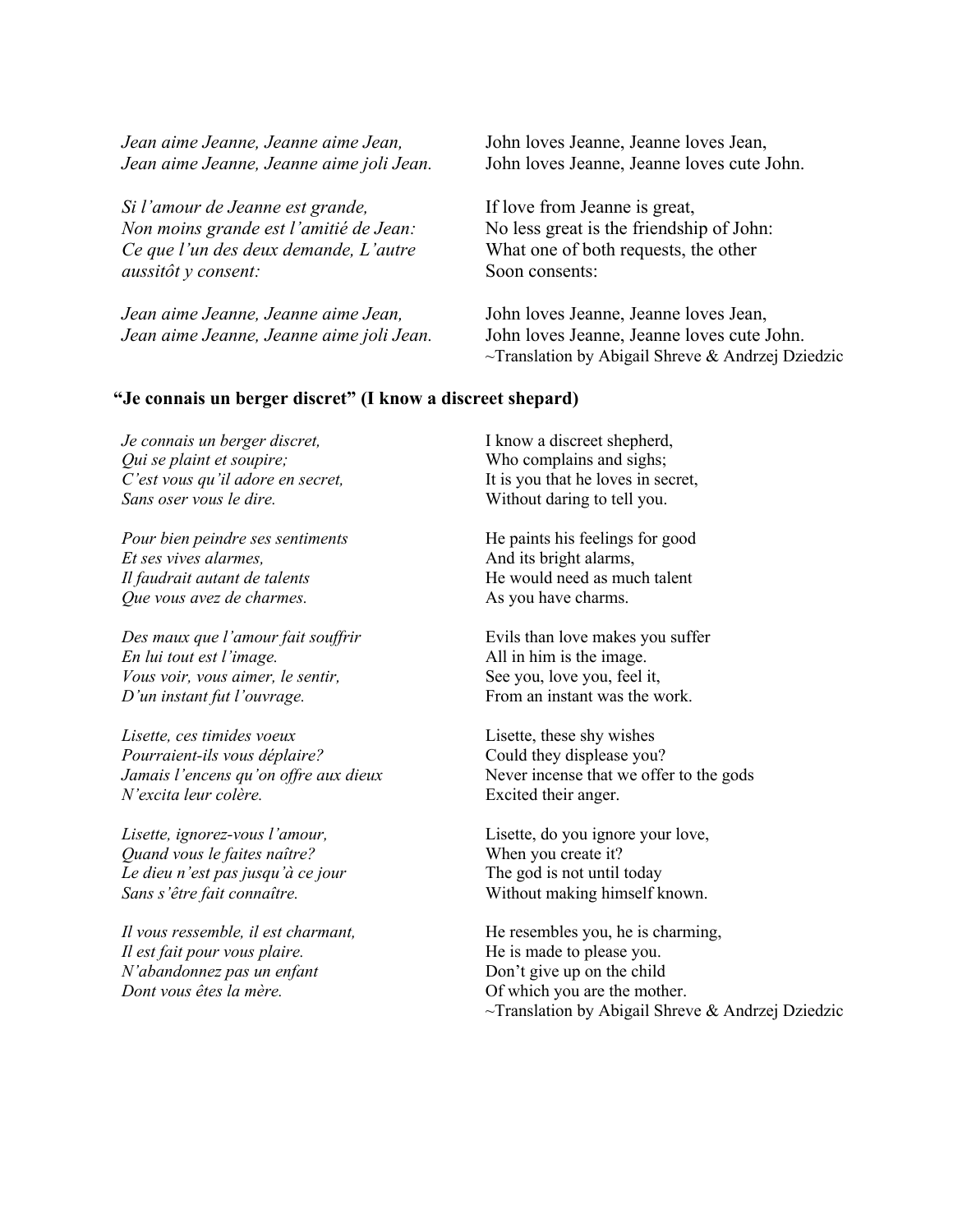# **German Lieder Fanny Hensel (1805-1847)**

Fanny Hensel, born Fanny Mendelssohn, was a German composer and pianist who was the older sister of the famous composer Felix Mendelssohn. Although her name isn't as notable as Felix's was, she was known to be as talented as him, and she grew up learning under the same teachers. Fanny received the name "Hensel" when she married Wilhelm Hensel. Throughout her career she composed around 500 compositions including lieders, cantatas, oratorios, and chamber music pieces. Unfortunately, due to her gender, she was oftentimes looked at as less than Felix, and even had much of her work credited to him.

"Bergeslust" is the fifth lieder or song in Op. 10. This German art song is a cheerful and lively piece in 6/8. The text talks about how joyful it is to look at many beautiful landscapes such as the mountain, forest, and stream. It paints a picture of a little bird being able to soar through this beautiful setting and far into the heavens above. Melodically it is very dancelike with the many eighth and sixteenth notes, and really brings out the picture of a bird soaring with the ascending octave leaps.

#### **"Bergeslust" (Mountain rapture)**

*O Lust vom Berg zu schauen Weit über Wald und Strom, Hoch über sich den blauen, Den klaren Himmelsdom.*

*Vom Berge Vögel fliegen, Und Wolken so geschwind, Gedanken überfliegen Die Vögel und den Wind.*

*Die Wolken zieh'n hernieder, Das Vöglein senkt sich gleich, Gedanken geh'n und Lieder Bis in das Himmelreich. Fort bis ins Himmelreich.*

Ah, the joy of gazing from the mountain Far over wood and stream, With the blue, pellucid vault of heaven Arching overhead!

Little birds and clouds Fly swiftly from the mountain, Thoughts skim past The birds and the wind.

The clouds drift down, The little bird plummets, Thoughts and songs go winging on Till they reach the kingdom of heaven. Till they reach the kingdom of heaven.

 $\sim$ Translation © John H. Campbell, Reprinted with permission from the LiederNet Archive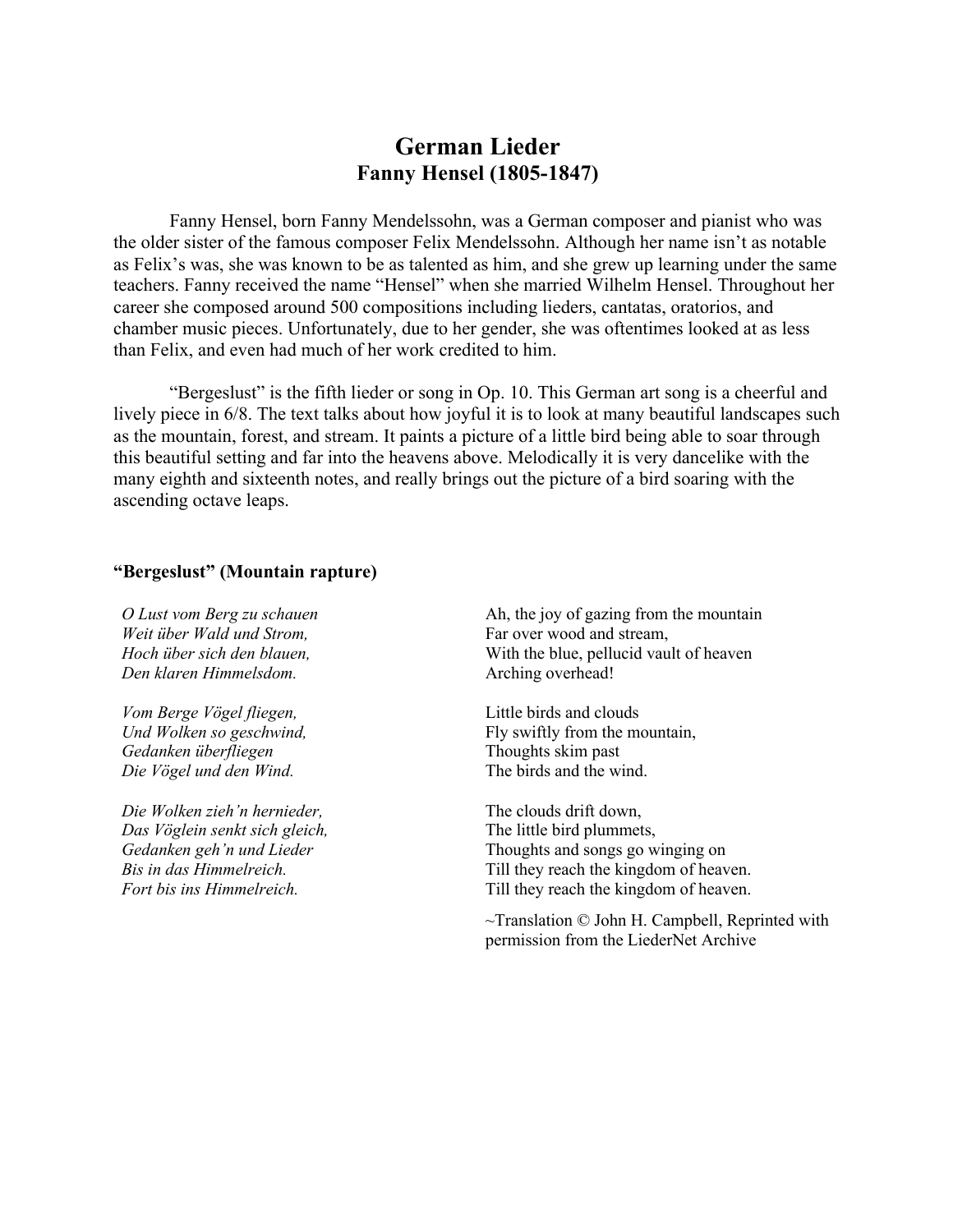"Vöglein in den sonn'gen Tagen" is the first song from *Anklänge*. This art song is set to a text by Josef von Eichendorff, and is a strophic piece. The German text is about longing to be like a little bird being able to fly in the sky during the springtime. It ends with a modulated verse that concludes with how the wind will carry you off freely like the birds.

#### **"Vöglein in den sonn'gen Tagen" (Little birds in the sunny days)**

*Vöglein in den sonn'gen Tagen, Lüfte blau, die mich verführen! Könnt ich bunte Flügel rühren, Über berg und Wald sie schlagen. Ach! Es spricht des Frühlings Schöne, Und die Vögel alle singen: Sind die Farben den nicht Töne, Und die Töne bunte Schwingen? Vöglein, ja, ich laß das Zagen! Winde sanft die Segel rühren, Und ich lasse mich entführen, Ach! Wohin? Mag ich nicht fragen.*

Little birds in the sunny days, Blue skies that seduce me! If I could only wield colourful wings, And beat them over mountain and forest. Ah! The beauty of spring speaks, And all the birds are singing: Are not the colours musical sounds, And the musical sounds colourful wings? Birds, yes, I will cease my hesitating! Winds are softly stirring the sails, And I let myself be carried off, Ah! Whither? I do not wish to ask. ~Translation © John H. Campbell, Reprinted with permission from the LiederNet Archive

"Schwanenlied," which translates to "Swan Song" is the sixth song in Op. 1. This somber text is about a metaphorical falling star representing a love fading apart. With the repetitive flowing piano line, the melody feels very trancelike, bringing out the gloomy text. The fading of the dynamics at the end of each phrase helps paint the image of an agonizingly slow falling star.

#### **"Schwanenlied" (Swan Song)**

*Es fällt ein Stern herunter Aus seiner funkelnden Höh, Das ist der Stern der Liebe, Den ich dort fallen seh.*

*Es fallen vom Apfelbaume, Der weissen Blätter so viel, Es kommen die neckenden Lüfte, Und treiben damit ihr Spiel.*

*Es singt der Schwan im Weiher, Und rudert auf und ab, Und immer leiser singend, Taucht er ins Flutengrab.*

A star falls to earth From its glittering height, That is the star of love I see falling there.

The apple tree sheds A host of white leaves, Cajoling breezes come along And play with them.

A swan sings on the lake, Gliding to and fro, And singing ever more softly Dives into its watery grave.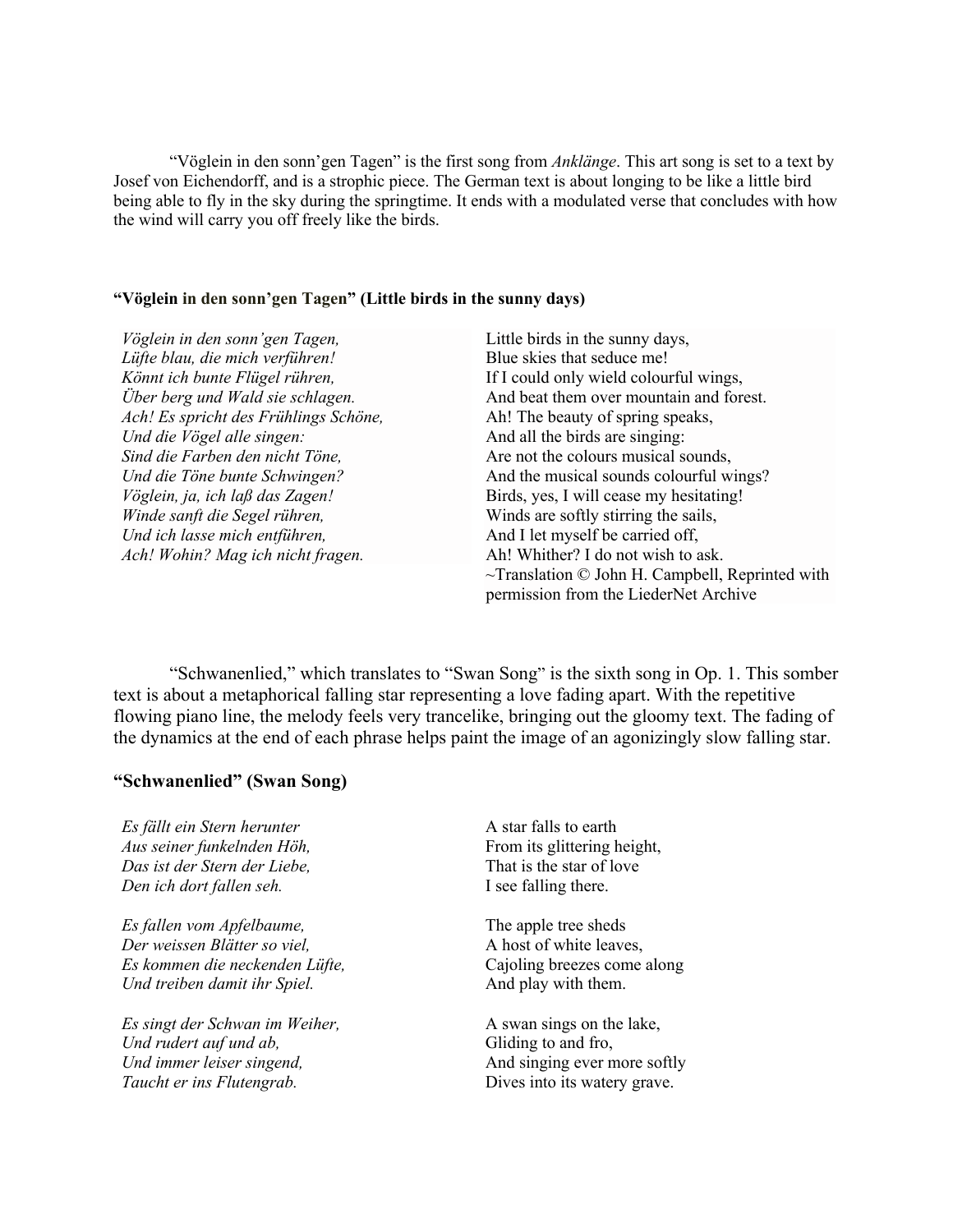*Es ist so still und dunkel, Verweht ist Blatt und Blüt', Der Stern ist knisternd zerstoben, Verklungen das Schwanenlied.*

It is so silent and dark, Blossom and leaf have dispersed, The star has guttered and gone out, The song of the swan has faded away.  $\sim$  Translation © Walter Meyer, Reprinted with permission from the LiederNet Archive

# **Selections from** *Songs About Spring* **Dominick Argento (b. 1927-2019) Texts by e.e. cummings (1894-1962)**

Dominck Argento is an American composer and pianist who is known for his complex lyrical lines, composing a total of fourteen operas and many songs, and for earning a Pulitzer Prize. He grew up in Pennsylvania, and spent his later life in Minnesota. He attended Peabody Conservatory and met his wife Carolyn Bailey there when they collaborated on his soprano works. The two married and later moved to Minneapolis in 1958. There, Argento started an organization which today is better known as the Minnesota Opera. He also went on to teach theory and composition at the University of Minnesota.

The poet for the text in *Songs About Spring* is e.e. cummings. cummings was a Harvard graduate and is known as one of the best poets in English language history. His poetry is notable as being simple and sparse.

*Songs About Spring* is a five-piece song set and was composed when Argento was attending Peabody Conservatory. The cycle was composed under a scholarship granted to him by Hugo Weisgall. His future wife Carolyn Bailey premiered the work, and she continued to premiere his subsequent works. The texts for all these complex English pieces are centered on the topic spring. This song set is for voice and piano, but also has been arranged for chamber orchestra as well.

"Who knows if the moon's a balloon" is the first song in Dominick Argento's five-piece song-set *Songs About Spring*. This tricky rhythmic piece is a great way to start the set as it is unpredictable between countless accidentals and many ascending leaps. The rhythm between the vocals part and piano often fight against each other, but move well as the two crescendo and overall work together dynamically.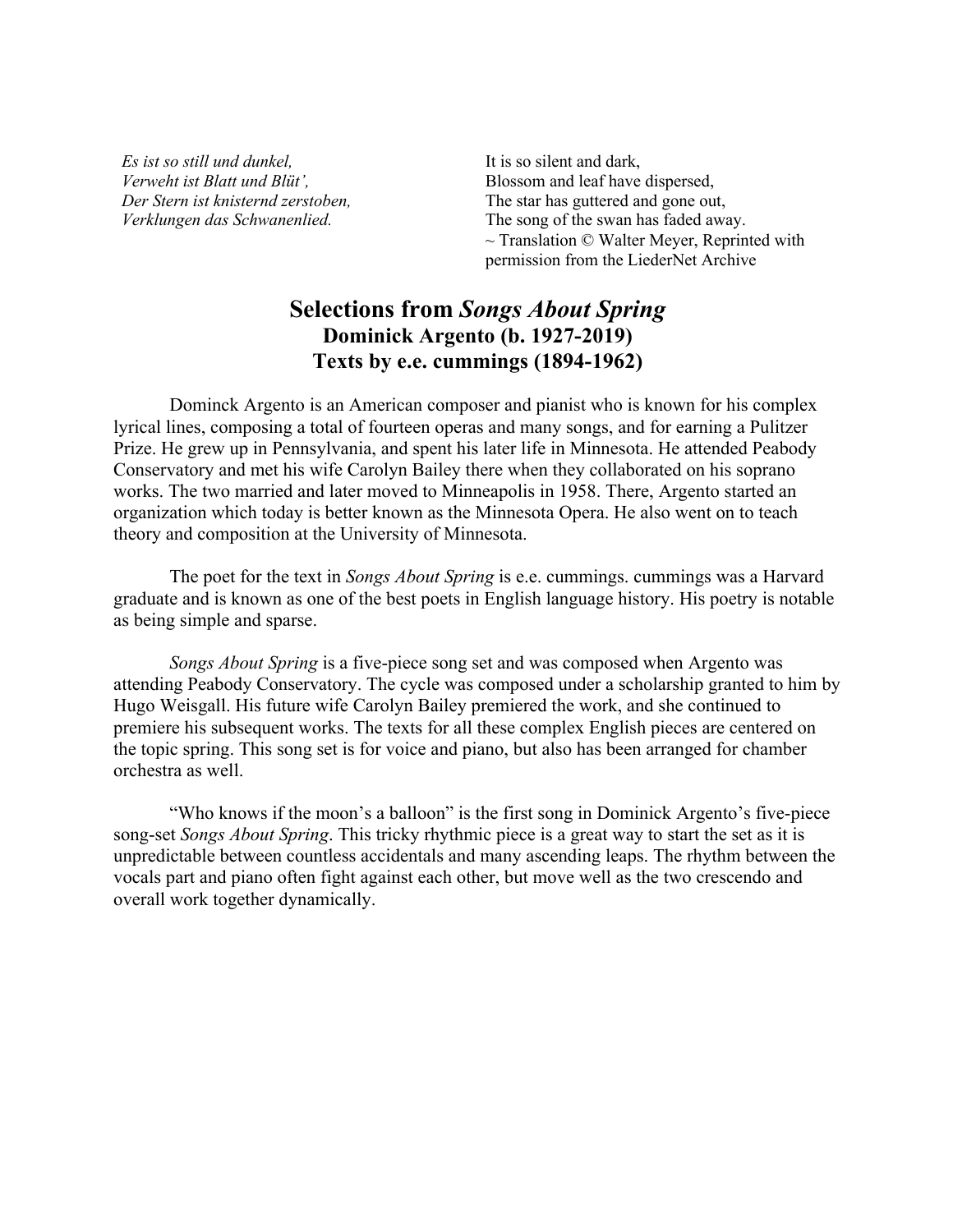#### **"Who knows if the moon's a balloon"**

who knows if the moon's a baloon, coming out of a keen city in the sky—filled with pretty people?

and if you and i should get into it if they should take me and take you into their baloon,

why then we'd go up higher with all the pretty people than houses and steeples and clouds: go sailing away and away sailing into a keen city which nobody's ever visited

where always it's spring and everyone's in love and flowers pick themselves

"In Just-Spring" is a quick short song yet has many dynamic changes throughout. It is the third piece in this set, and the odd text paints a picture of a spring day.

## **"In Just-spring"**

In Just-spring when the world is mud-luscious

the little lame balloonman whistles far and wee

and eddieandbill come running from marbles and piracies

and it's spring

when the world is puddle-wonderful

the queer old balloonman whistles far and wee

and bettyandisbel come dancing from hop-scotch and jump-rope

and it's spring

and the goat-footed balloonman whistles far and wee

"When faces called flowers float out of the ground" is the final piece in the set and really brings out the higher register of the soprano voice. The melody is less unpredictable in this piece as it is more strophic, yet the ascending higher register lines keep the listener mesmerized.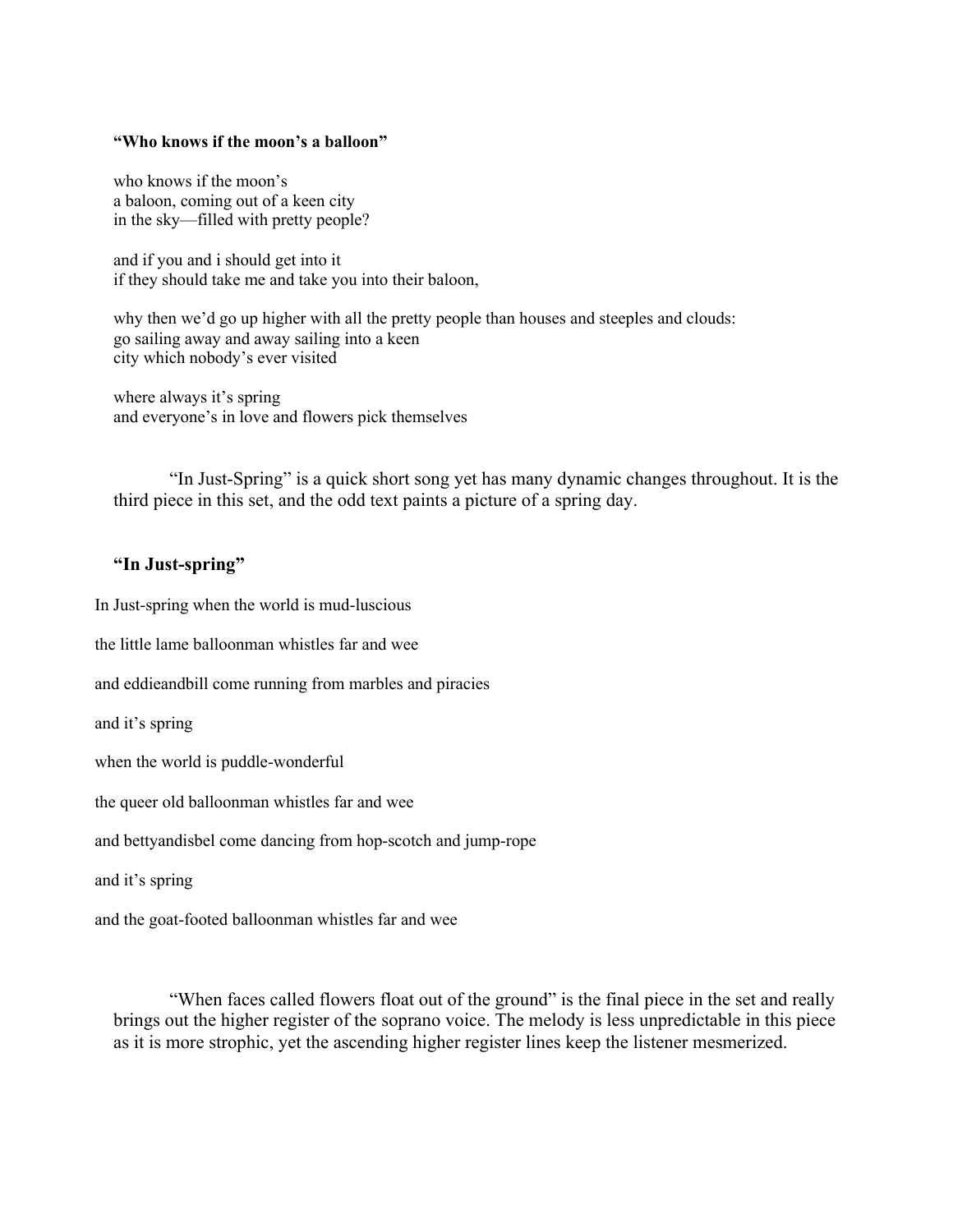#### **"When Faces Called Flowers Float Out of the Ground"**

when faces called flowers float out of the ground and breathing is wishing and wishing is havingbut keeping is downward and doubting and never -it's april (yes,april;my darling) it's spring! yes the pretty birds frolic as spry as can fly yes the little fish gambol as glad as can be (yes the mountains are dancing together)

when every leaf opens without any sound and wishing is having and having is givingbut keeping is doting and nothing and nonsense -alive; we're alive, dear: it's (kiss me now) spring! now the pretty birds hover so she and so he now the little fish quiver so you and so i (now the mountains are dancing, the mountains)

when more than was lost has been found has been found and having is giving and giving is livingbut keeping is darkness and winter and cringing -it's spring(all our night becomes day)o, it's spring! all the pretty birds dive to the heart of the sky all the little fish climb through the mind of the sea (all the mountains are dancing; are dancing)

## **"Mein Herr Marquis" from** *Die Fledermaus* **Johann Strauss II (1825-1899)**

Johann Strauss II was a successful composer, conductor, and violinist from Vienna Austria. After being surrounded by the Strauss Orchestra throughout his youth, he chose to devote himself to music at the age of 18. When Johann Strauss I, his father, passed away, Strauss II began to gain success by taking charge of his father's orchestra. After years of composing and conducting, he became recognized as the most popular composer of dance music in Europe in the 1860s. Strauss later became successful in Vienna's operetta scene, composing one of the most notable operettas ever: *Die Fledermaus.*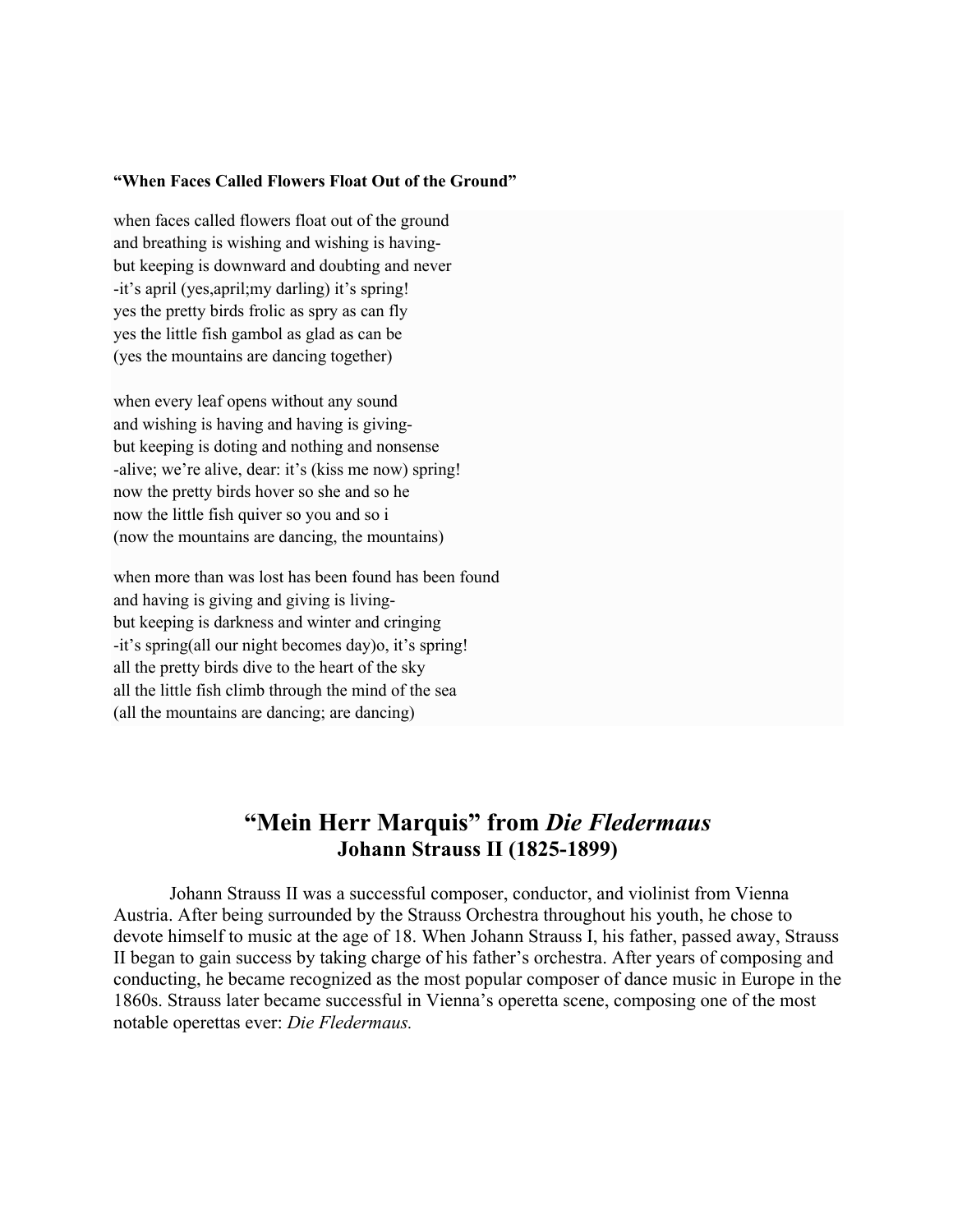*Die Fledermaus* or "The Bat" is a three-act German operetta, and includes some of the most popular soprano arias in history. It premiered in Vienna, Austria in 1874 at the Theater an der Wien. The operetta is about a tenor, Alfred, who serenades Rosalinda married to Eisenstein, yet Rosalinda suspects her husband is cheating on her. In the second act, the Eisensteins and their maid, Adele, all attend a large ball in many disguises. "Mein Herr Marquis" is sung by the character Adele as she is recognized by Eisenstein, but she mocks him for thinking that she could be a maid. The aria is sung as a way for Adele to fit into the higher class at this ball.

*Mein Herr Marquis, ein Mann wie Sie Sollt' besser das verstehn, Darum rate ich, ja genauer sich Die Leute anzusehen! Die Hand ist doch wohl gar zo fein, hahaha. Dies Füsschen so zierlich und klein, hahaha. Die Sprache, die ich führe Die Taille, die Tournüre, Dergleichen finden Sie Bei einer Zofe nie! Gestehn müssen Sie fürwahr, Sehr komisch dieser Irrtum war! Ja, sehr komisch, hahaha, Ist die Sache, hahaha. Drum verzeihn Sie, hahaha, Wenn ich lache, hahaha! Sehr komisch, Herr Marquis, sind sie!*

*Mit dem Profil im griech'schen Stil Beschenkte mich Natur: Wenn nicht dies Gesicht schon genügend spricht, So sehn Sie die Figur! Schaun durch die Lorgnette Sie dann, ach, Sich diese Toilette nur an, ach Mir scheint wohl, die Liebe Macht Ihre Augen trübe, Der schönen Zofe Bild Hat ganz Ihr Herz erfüllt! Nun sehen Sie sie überall, Sehr komisch ist fürwahr der Fall! Ja, sehr komisch, hahaha Ist die Sache, hahaha Drum verzeihn Sie, hahaha, Wenn ich lache, hahaha! Ja, sehr komisch, hahaha, Ist die Sache, hahaha* 

My Lord Marquis, a man like you Should better understand, So I advise you to take a more careful Look at people! The hand is much too fine, ah, This little foot, so dainty and small, ah, This speech of mine, The waist, The tum-out, You won't find the like in a lady's maid, you won't find the like in a lady's maid! You really must admit this was a very comic mistake! Yes, very comic, ha ha ha, This is, ha ha ha, So forgive me, ha ha ha, If I laugh, ha ha ha! Very comic, Sir Marquis, you are! Nature endowed me with a profile in Grecian style: If this face does not convince you,

look at the figure! Then look through your lorgnette only at this dress, ah, It seems to me that love Makes your eyes dim, The image of a pretty lady's maid Has filled your heart! Now look at this ensemble, really a very comic error! Yes, very comic, ha ha ha, This is, ha ha ha, So forgive me, ha ha ha, If I laugh, ha ha ha! Yes, very comic, ha ha ha, This is, ha ha ha! ~Translation from "The Best of Operetta Vol. 3" with music notes by Keith Anderson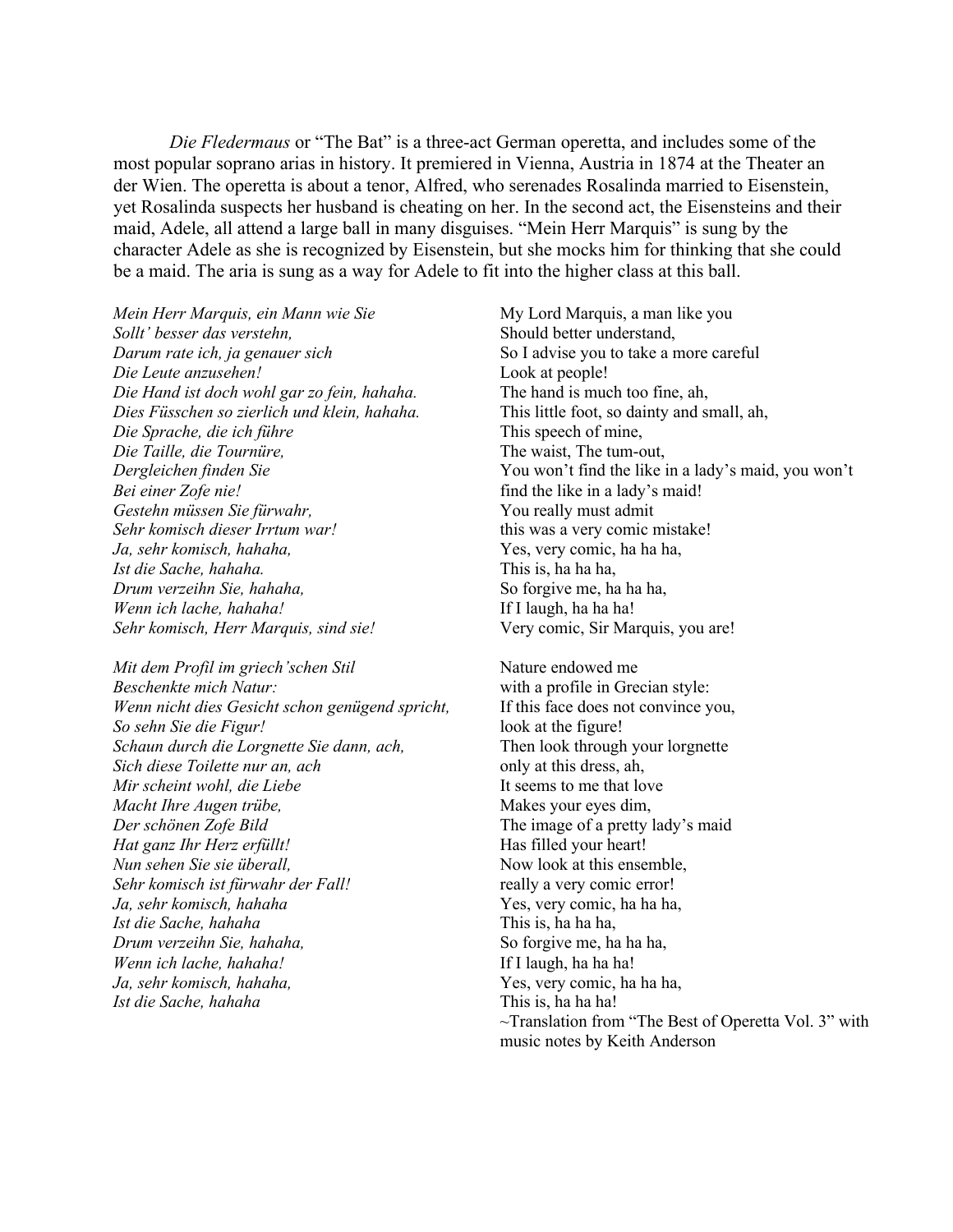# **"What's Wrong with Me?" from** *Mean Girls* **Music by Jeff Richmond (1961-) Lyrics by Nell Benjamin (1971-)**

*Mean Girls* is based on the classic comedy movie *Mean Girls,* and book by famous comedian Tina Fey. It is directed by Casey Nicholaw, composed by Jeff Richmond, and lyrics by Nell Benjamin. The plot focuses on a new girl in school from Africa named Cady Herron, and how she has to fit in among "The Plastics." Cady decides to work up a plan to take the leader of "The Plastics." Regina George, down. This backfires, and she has to then learn how to move on from backlash of teenager drama.

Jeff Richmond is a well known composer for television, film, and theatre. He has most notably composed for television shows including *30 Rock, Saturday Night Live, Unbreakable Kimmy Schmidt,*  and Broadway musicals such as *Mean Girls* and *Fully Committed*. He is married to Tina Fey, who has been included in many of his projects, and overall has won three Primetime Emmy Awards.

The song "What's Wrong with Me?" Is sung by one of Regina George's sidekicks in "The Plastics," Gretchen Weiners. At this point in the show, Gretchen is starting to realize how bad of a friend Regina is, and becomes extremely self-conscious about herself. As a member of "The Plastics," she must look and dress a certain way, and the expectations begin to make her insecure.

Tell me what's wrong with me My body, face, my hair Tell me all my many faults Tell me like you care

When we both know you're cruel And we both know you're right I could listen to you, like a fool all night

What's wrong with me? How I speak? How I dress? What's wrong with me?

You keep me guessing Mama called me beautiful Don't believe her anymore

Now I'm listening to you What do I do that for? Please don't ignore me Mmh, Mmh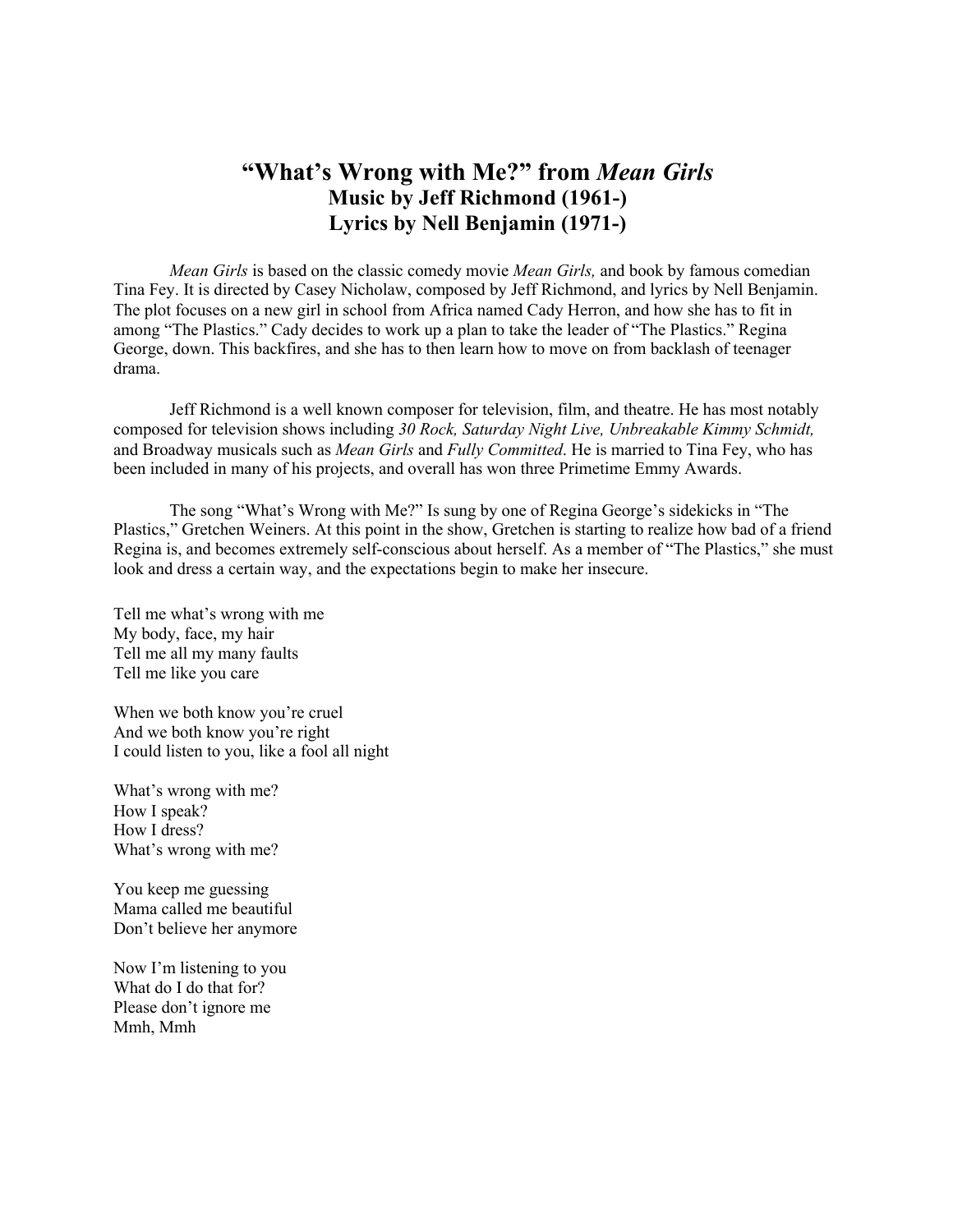Tell me who we hate today And I will fall in line Hug me while my shoulders tense And we'll pretend we're fine

Though we both know one day There'll be blood on the floor But which one will betray the other more

What's wrong with me? Where's my mind Where does it end? Maybe I need to find a better friend

What's wrong with me What can I do What's wrong with me Could it be you

It's probably me See that, you see What's wrong with me Mmh, Mmh

## **"Mister Snow" from** *Carousel* **Music by Richard Rodgers (1902-1979) Lyrics by Oscar Hammerstein II (1895-1960)**

Richard Rodgers and Oscar Hammerstein II are the dynamic duo that lead the Golden Age era of musical theatre, composing for hit musicals such as *Oklahoma!, Carousal, South Pacific,* and *The Sound of Music.* The two met at Columbia University, and have won many awards such as Oscar, Tony, Emmy, Grammy, Pulitzer, and Olivier Awards. Rodgers wrote for over six decades, composing over 900 pieces of music in all. Oscar Hammerstein II came from a family of talented individuals in the Broadway scene, and in addition to composing, was a part of the Dramatists Guild and Screen Writer's Guild.

The recently-revived Broadway hit *Carousel* takes place in a small town as a carnival has come to town. It is a show filled with love, and the issues that come from it. Two leads and friends of the show, Julie and Carrie, have met two men that they are head over heels for. In the beginning of the show, Julie has meet a man named Billy, and Carrie now feels it's appropriate to gush about her new man, "Mister Snow."

His name is Mister Snow and an up-standing man is he He comes home every night in his round-bottomed boat With a net full of herring from the sea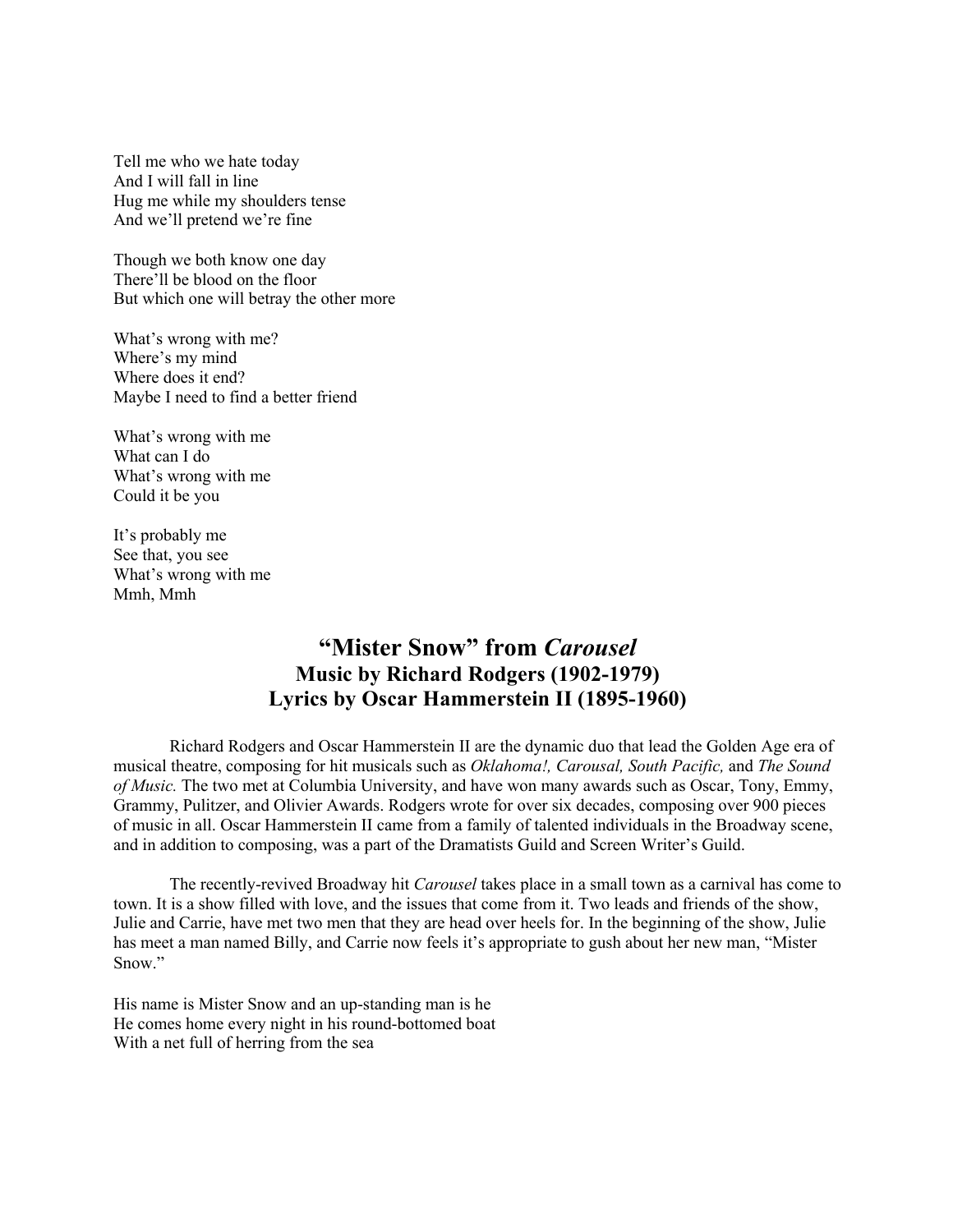An almost perfect beau, as refined as a girl could wish But he spends so much time in his round-bottomed boat That he can't seem to loose the smell of fish

The first time he kissed me the whiff of his clothes Knocked me flat on the floor of the room But now that I love him, my heart's in my nose And fish is my favorite perfume

Last night he spoke quite low and a fair-spoken man is he And he said, "Miss Pipperidge I'd like it fine if I could be wed with a wife And indeed, Miss Pipperidge, if you'll be mine I'll be yours for the rest of my life"

Next moment we were promised And now my mind's in a maze For all it can do is look forward to That wonderful day of days

When I marry Mister Snow The flowers'll be buzzin' with the hum of bees The birds'll make a racket in the church yard trees When I marry Mister Snow

Then it's off to home we'll go And both of us'll look a little dreamy-eyed A driving to a cottage by the Oceanside Where the salty breezes blow

He'll carry me across the threshold And I'll be as meek as a lamb Then he'll set me on my feet And I'll say kinda sweet "Well, Mister Snow, here I am"

Then I'll kiss him so he'll know That evry'thin'll be as right as right can be A living in a cottage by the sea with me For I love that Mister Snow That young sea-faring bold and daring Big bewhiskered, overbearing, darling Mister Snow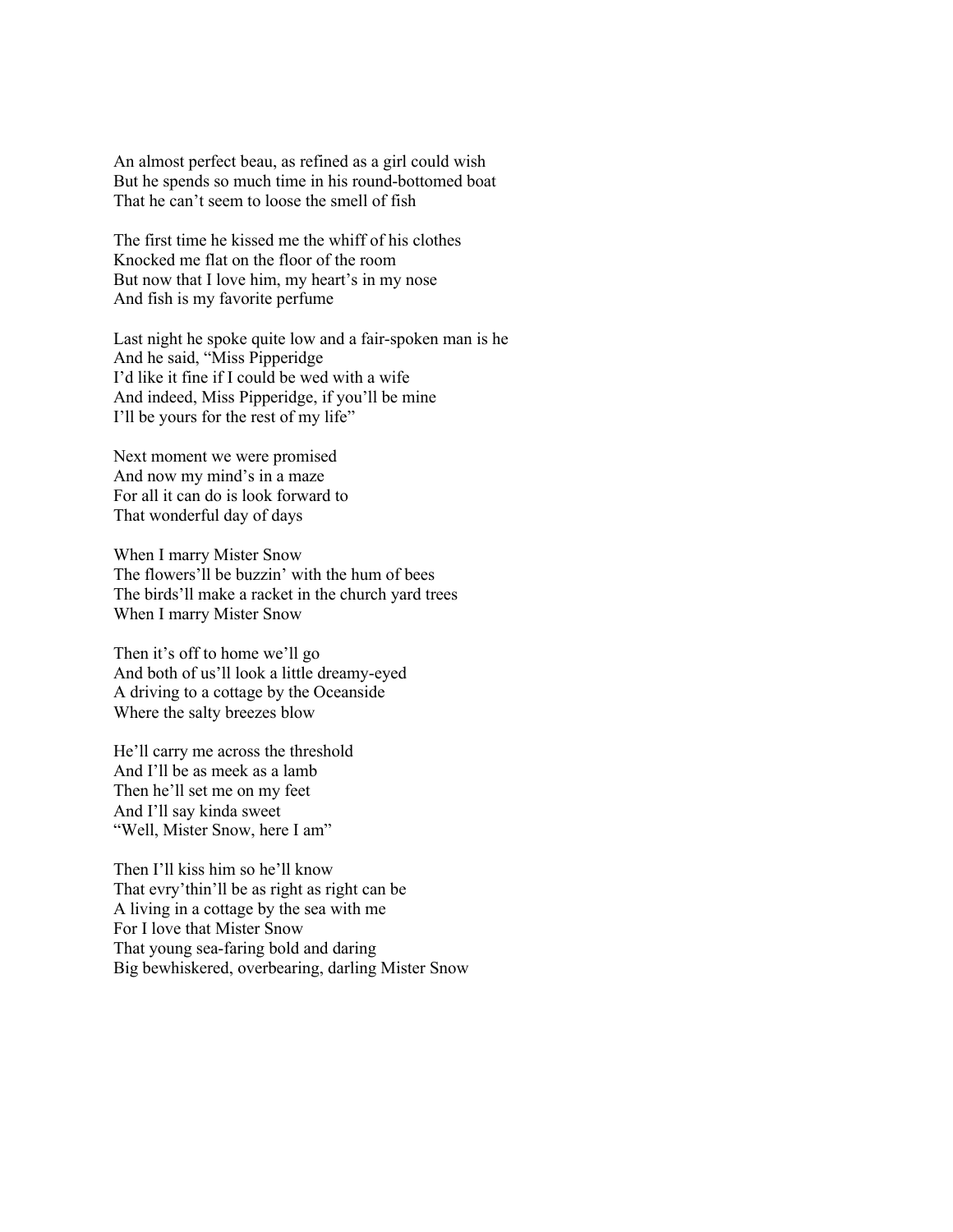# **"What Baking Can Do" from** *Waitress* **Sara Bareilles (1979-)**

Sara Bareilles is a singer, songwriter, and pianist who is mostly known for her solo music. She has won two Grammys and has sold over 3 million copies from her solo music. She went to the University of California, and after graduating stayed in the area to pursue her career as a professional musician. Along with music, her entire life she has also loved and has been involved in theater. In the spring of 2016, she wrote music for the hit musical *Waitress,* which later earned her first Tony nomination for the main balled in the show, "She Used to Be Mine." Since then, she has excelled professionally in the Broadway world, earning the role of Mary Magdalene in the TV adaptation of *Jesus Christ Superstar.*

The musical waitress is about Jenna, a pie-maker who is struggling to balance an abusive marriage while finding out she's pregnant. When a baking contest happens in her area, she decides to rewrite her own happiness by entering. "What Baking Can Do" occurs near the beginning of the show and is about how Jenna uses baking to cover up her issues in her life. During this ballad, she is battling with falling apart and missing her mom, and turns to baking.

Make it work Make it easy Make it clever, craft it into pieces Make it sweet Crimp the edges Or make it sour and serve with lemon wedges Even doubt Can be delicious And it washes off of all the dirty dishes When it's done I can smile It's on someone else's plate for a while

I'll place it on display And then I'll slice and serve my worries away

I can fix this I can twist it into sugar, butter covered pieces Never mind what's underneath it I have done it before I'll bake me a door to help me get through I learned that from you Mama, it's amazing what baking can do

Make it up And surprise them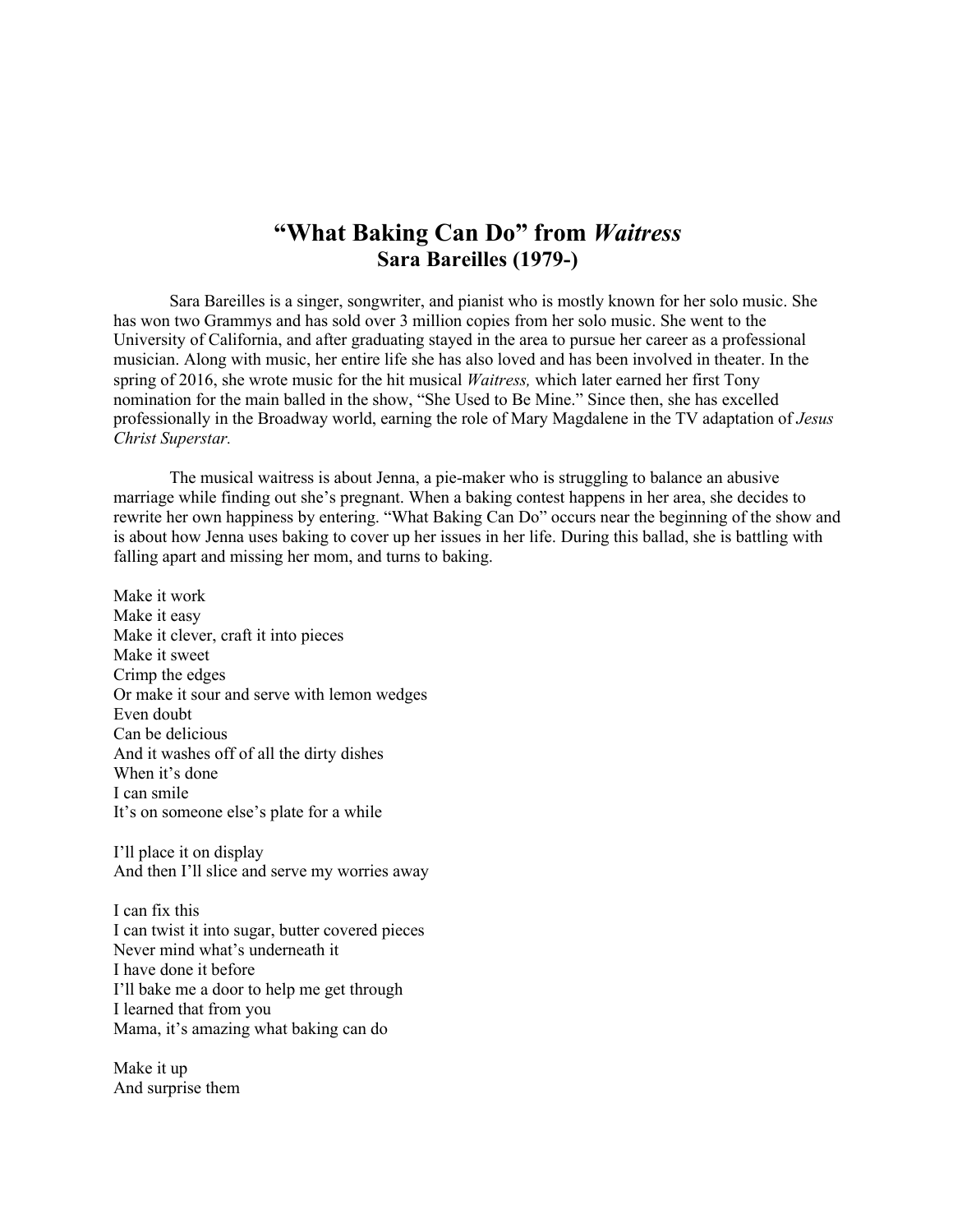Tell them all my secrets but disguise them So they dance on the tongues Of the very people that theyre secrets from Make it soon Make it better Though, better never lasts forever I'll make it small so it fits

Even this Even now Even as the walls come tumbling down Even as I can't stop remembering how Every door we ever made, we never once walked out Something I never got the chance to ask her about

So with flour on my hands I'll show them all how Goddamn happy I am Sugar, butter, flour Don't let me down! Let's see the next amazing thing baking does now

# **"With You" from** *Ghost* **Music by Dave Stewart (1952-) and Glen Ballard (1953-) Lyrics by Bruce Joel Rubin (1943-), Dave Stewart, and Glen Ballard**

*Ghost* the musical is based on the hit Paramount Pictures 1990s movie *Ghost.* The show centers around a young couple in New York, Molly and Sam, and how they move on after Sam gets mugged and dies. Sam struggles with being stuck as a ghost on earth, but in this state, figures out his murder was intentional, and that Molly is in trouble. He attempts to communicate with her in this form while Molly is doing all she can to move on from her pain. "With You" is Molly's emotional ballad she sings after Sam is murdered, and shows her deep pain and disbelief that Sam is gone. *Ghost* is composed by Dave Stewart and Glen Ballard, and lyrics by Bruce Joel Rubin, Stewart, and Ballard. The movie and show is most notable for one of the most famous movie songs ever written, "Unchained Melody."

Dave Stewart is a British musician, artist, author, and producer. He has been awarded a Grammy and Golden Globe Award after a nearly three-decades-long career, and he has over 100 million album sales. The six-time Grammy winner Glen Ballard has sold more than 150 million records. Ballard has also worked with artists such as Michael Jackson, Aerosmith, and Alanis Morissette. His most recent success was with composing the hit single from the Polar Express "Believe" sung by Josh Groban. Bruce Joel Rubin is credited with writing the book that the movie was originally based off of, and also aiding as a lyricist.

I picked up your shirts this morning I don't know why, I don't know why